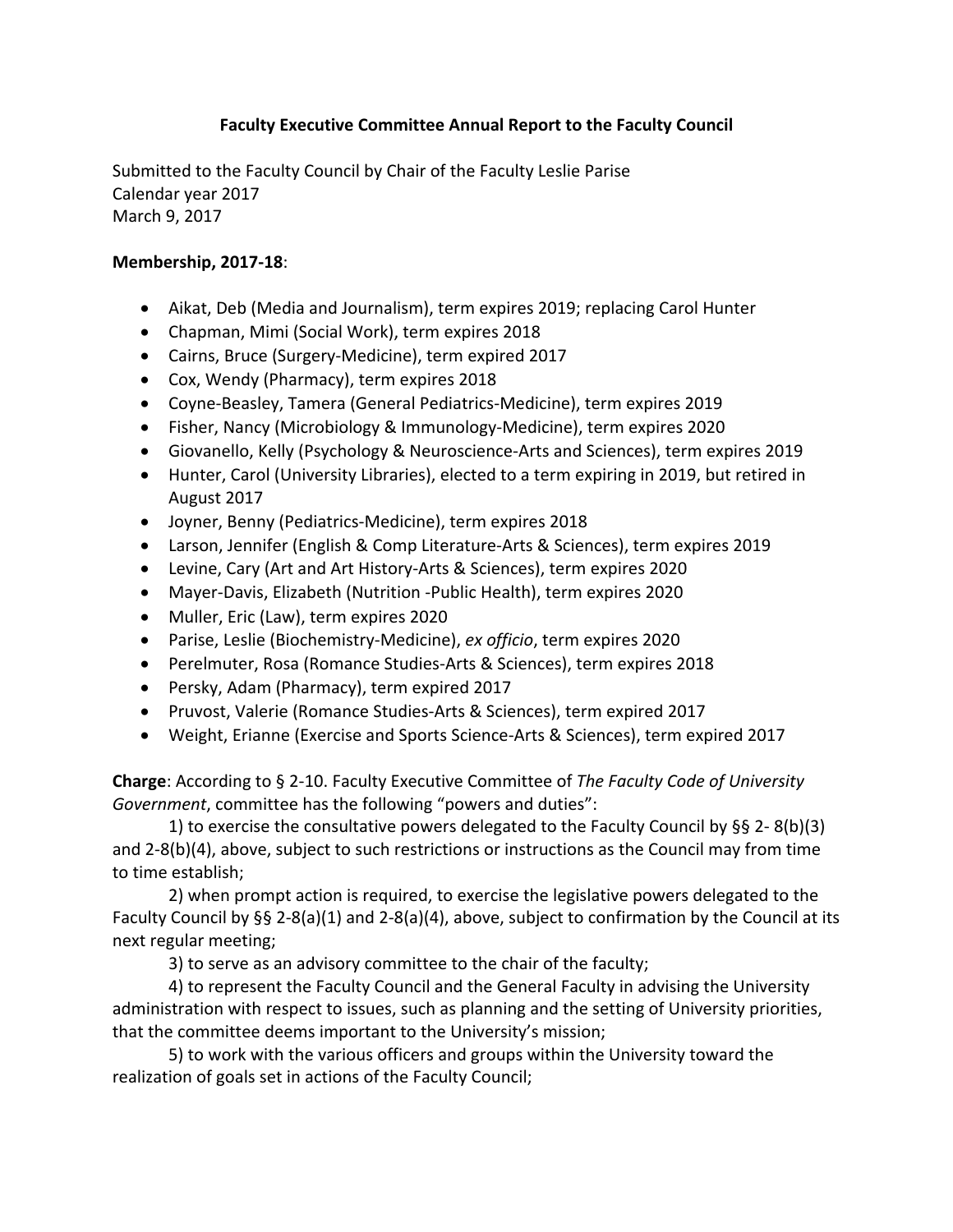6) to report to the Council at regular intervals, including reporting annually on the status of the implementation of resolutions of the Faculty Council; and

7) to serve as members of the Faculty Council as provided in  $\S$  2-2(b).

## **2017 Meetings**:

- January 30, 2017
- February 13, 2017
- February 27, 2017
- $\bullet$  April 3, 2017
- $\bullet$  April 17, 2017
- May 1, 2017
- May 15, 2017
- $\bullet$  June 5, 2017
- August  $7, 2017$
- August 24, 2017 (Special meeting)
- August 28, 2017
- September 1, 2017 (Special meeting)
- September 18, 2017
- October 9, 2017
- October 23, 2017
- November 6, 2017
- November 20, 2017
- December 18, 2017

# **Topics discussed**:

- Reorganization of the Office of Diversity and Multicultural Affairs to the Office of Diversity and Inclusion (1/30)
- Preparing for the SACS visit and the Quality Enhancement Plan (QEP) (1/30)
- Leadership development opportunities for department chairs  $(1/30)$
- Executive Order by President Donald Trump banning travel into the United States from seven Muslim-majority countries (Iraq, Syria, Iran, Libya, Sudan, Somalia and Yemen)  $(1/30)$
- Discussion of 5-Year Parking Plan (2/13)
- Board of Governors ban on Centers and Institutes' ability to engage in legal activity (2/27)
- Support for updating titles for fixed-term faculty to reflect promotional track (2/27)
- Development of the Blueprint for Next to guide university priorities (2/27)
- Updates to the campus-wide alcohol policy  $(4/3)$
- Piloting new responsibility-centered management budget model (4/3 & 10/23)
- Salary raises and parking fees for post-doctoral fellows  $(5/1 & 6/5)$